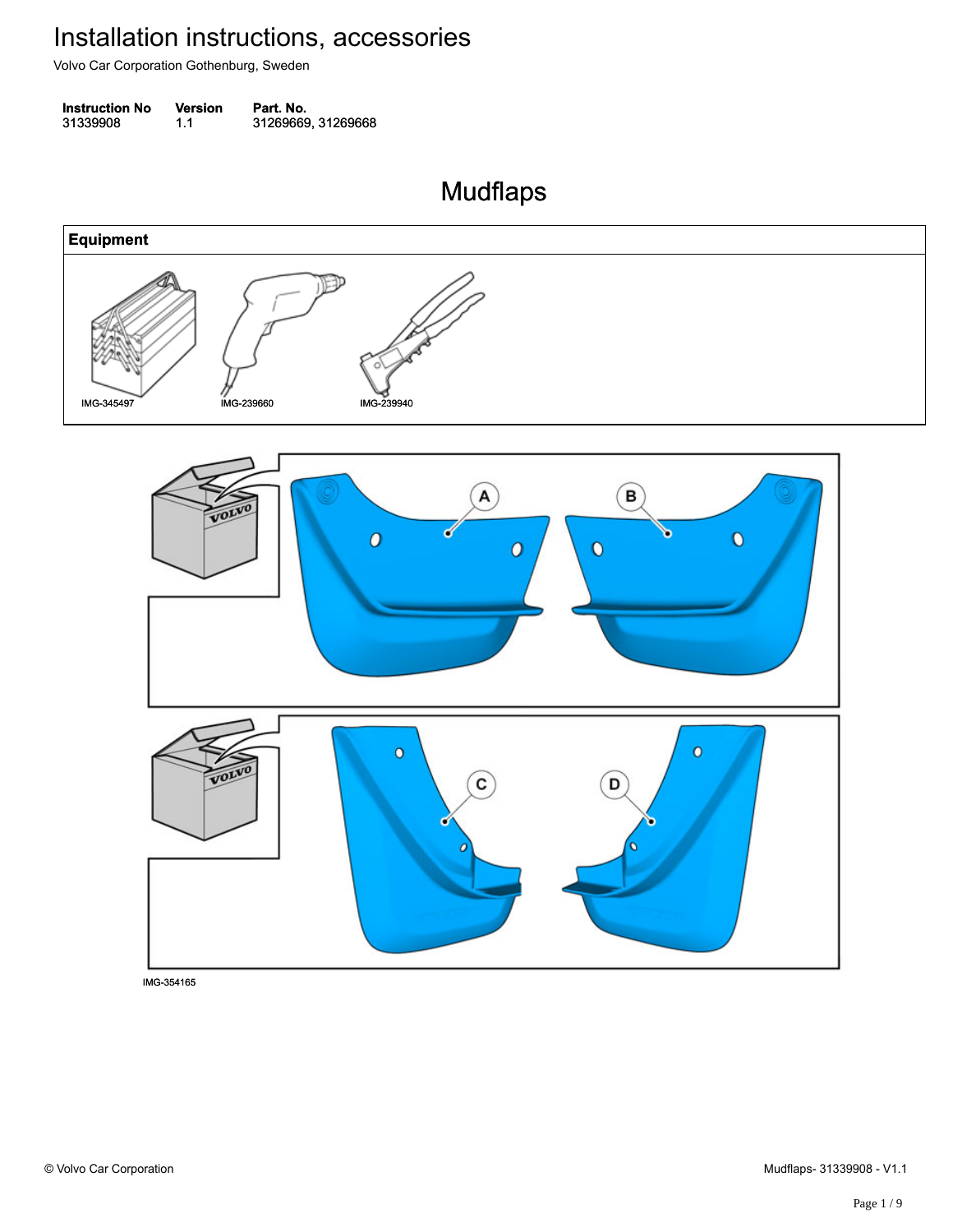Volvo Car Corporation Gothenburg, Sweden

|                                           |                   |        | Information                                                                                                                                                                                                                                                                                                                                                                                                                                                                                                                                                                                                                                                     |
|-------------------------------------------|-------------------|--------|-----------------------------------------------------------------------------------------------------------------------------------------------------------------------------------------------------------------------------------------------------------------------------------------------------------------------------------------------------------------------------------------------------------------------------------------------------------------------------------------------------------------------------------------------------------------------------------------------------------------------------------------------------------------|
|                                           |                   |        | Read through all of the instructions before starting installation.                                                                                                                                                                                                                                                                                                                                                                                                                                                                                                                                                                                              |
|                                           |                   |        | Notifications and warning texts are for your safety and to<br>minimise the risk of something breaking during installation.                                                                                                                                                                                                                                                                                                                                                                                                                                                                                                                                      |
|                                           |                   |        | Ensure that all tools stated in the instructions are available<br>before starting installation.                                                                                                                                                                                                                                                                                                                                                                                                                                                                                                                                                                 |
|                                           |                   |        | Certain steps in the instructions are only presented in the form of<br>images. Explanatory text is also given for more complicated<br>steps.                                                                                                                                                                                                                                                                                                                                                                                                                                                                                                                    |
|                                           |                   |        | In the event of any problems with the instructions or the<br>accessory, contact your local Volvo dealer.                                                                                                                                                                                                                                                                                                                                                                                                                                                                                                                                                        |
|                                           |                   |        | <b>Color symbols</b>                                                                                                                                                                                                                                                                                                                                                                                                                                                                                                                                                                                                                                            |
| $\overline{2}$<br>$\overline{\mathbf{2}}$ | $\mathbf{3}$<br>4 | 5<br>6 | Note!<br>This colour chart displays (in colour print and electronic<br>version) the importance of the different colours used in the<br>images of the method steps.<br>1. Used for focused component, the component with<br>which you will do something.<br>2. Used as extra colors when you need to show or<br>differentiate additional parts.<br>3. Used for attachments that are to be removed/installed.<br>May be screws, clips, connectors, etc.<br>4. Used when the component is not fully removed from<br>the vehicle but only hung to the side.<br>5. Used for standard tools and special tools.<br>6. Used as background color for vehicle components. |
| IMG-363036                                |                   |        |                                                                                                                                                                                                                                                                                                                                                                                                                                                                                                                                                                                                                                                                 |
|                                           |                   |        | Removal                                                                                                                                                                                                                                                                                                                                                                                                                                                                                                                                                                                                                                                         |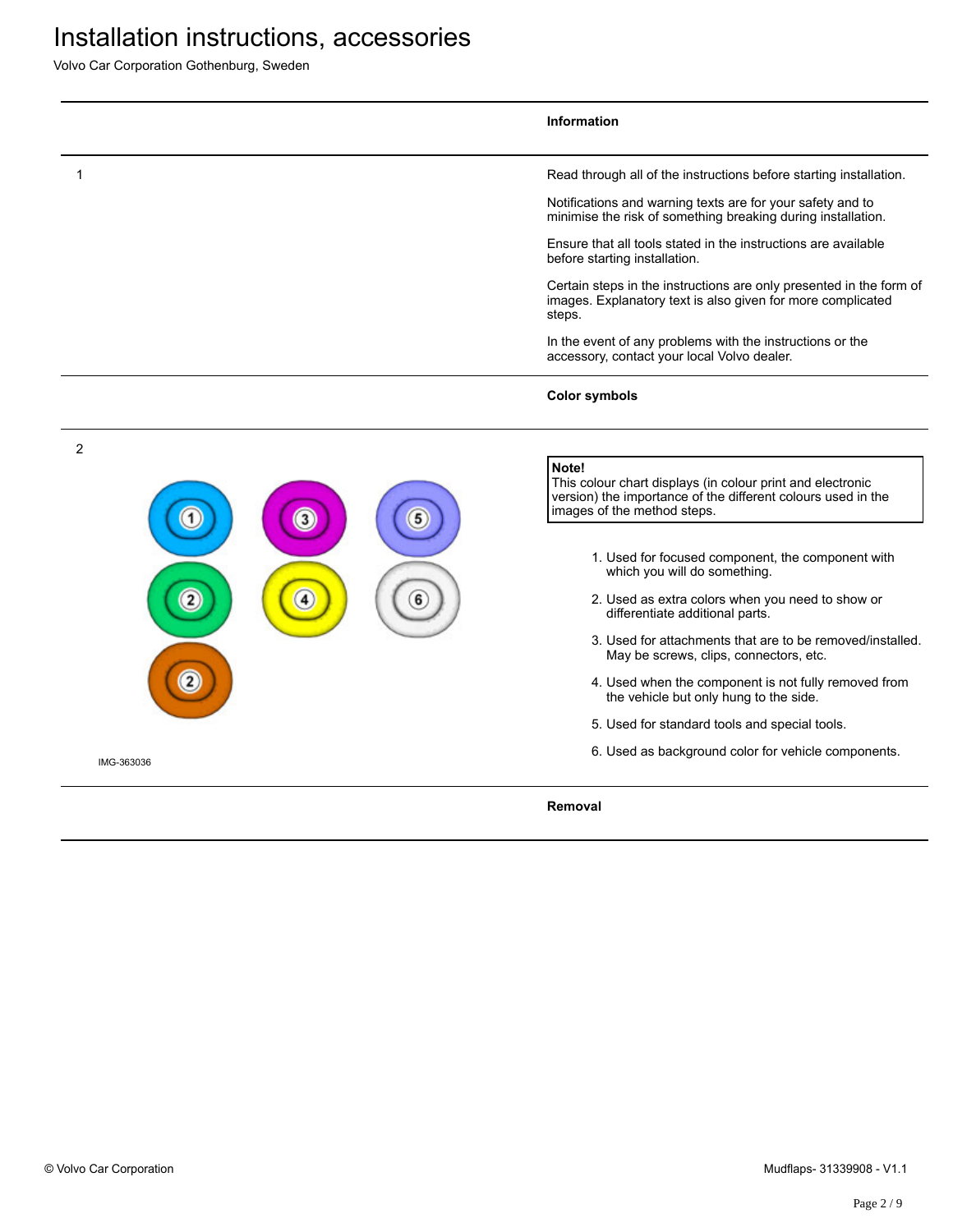Volvo Car Corporation Gothenburg, Sweden



#### IMG-354173



**Accessory installation**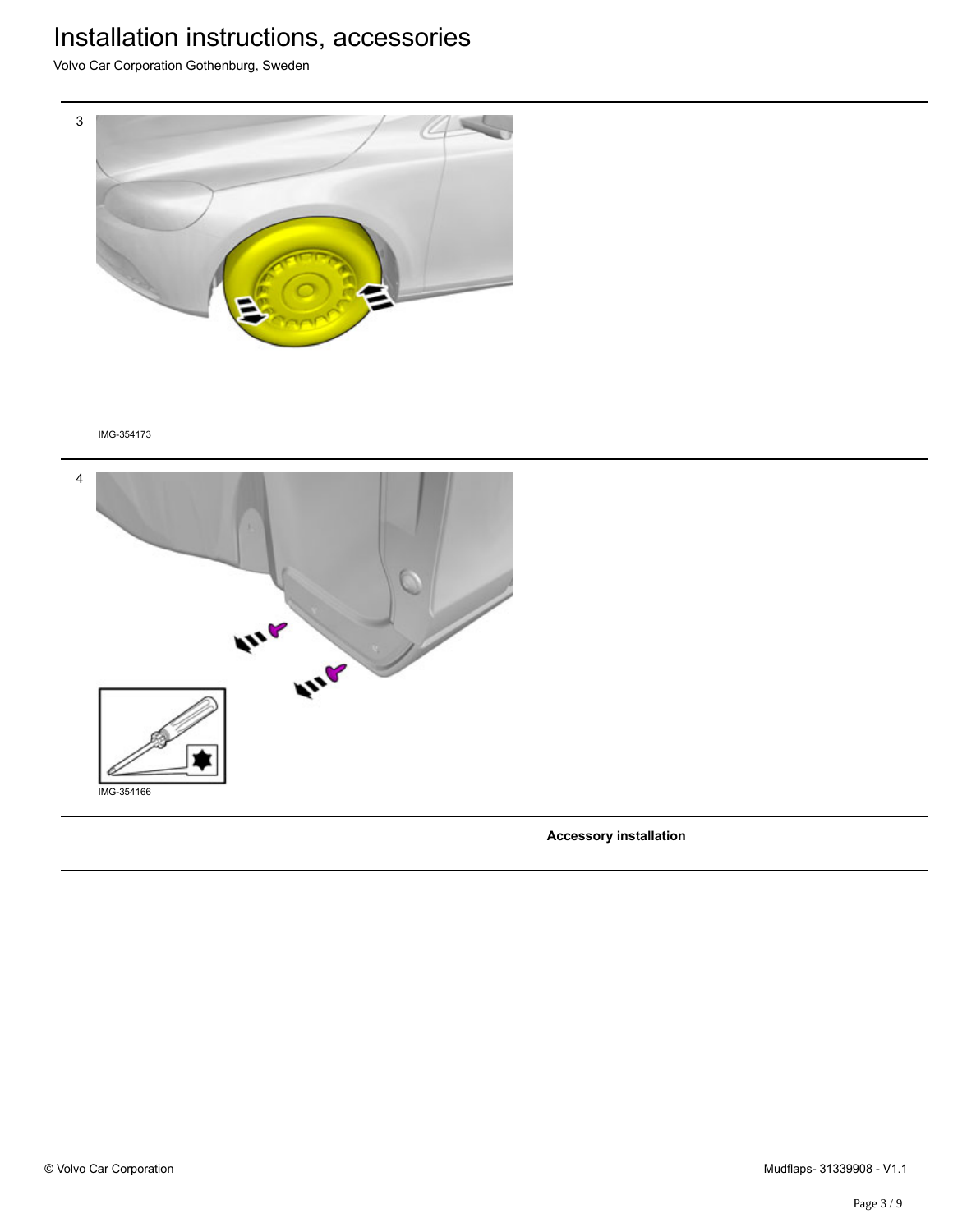Volvo Car Corporation Gothenburg, Sweden



6 Repeat all method steps for the other side.

#### **Removal**

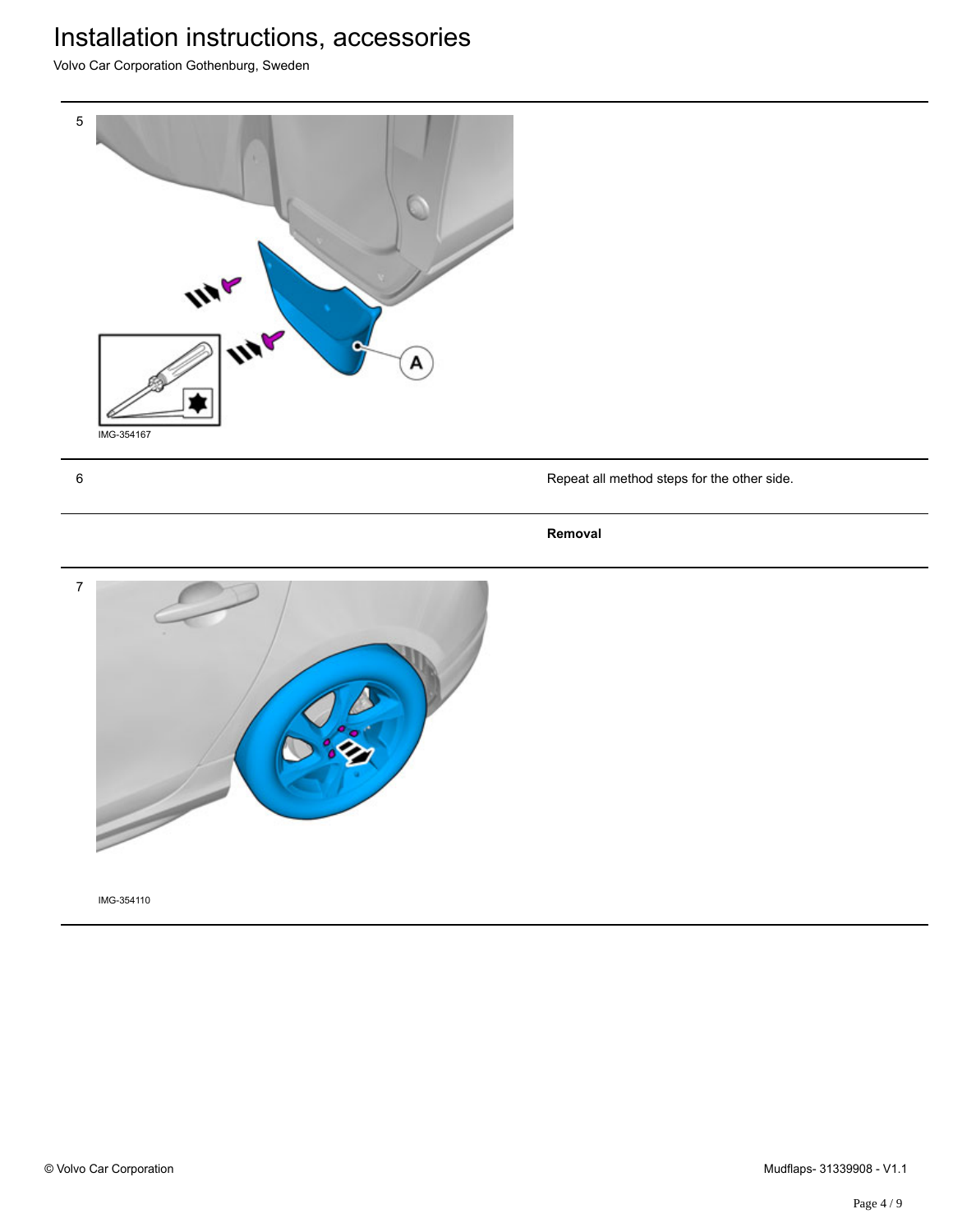Volvo Car Corporation Gothenburg, Sweden



Remove the screws.

**Accessory installation**

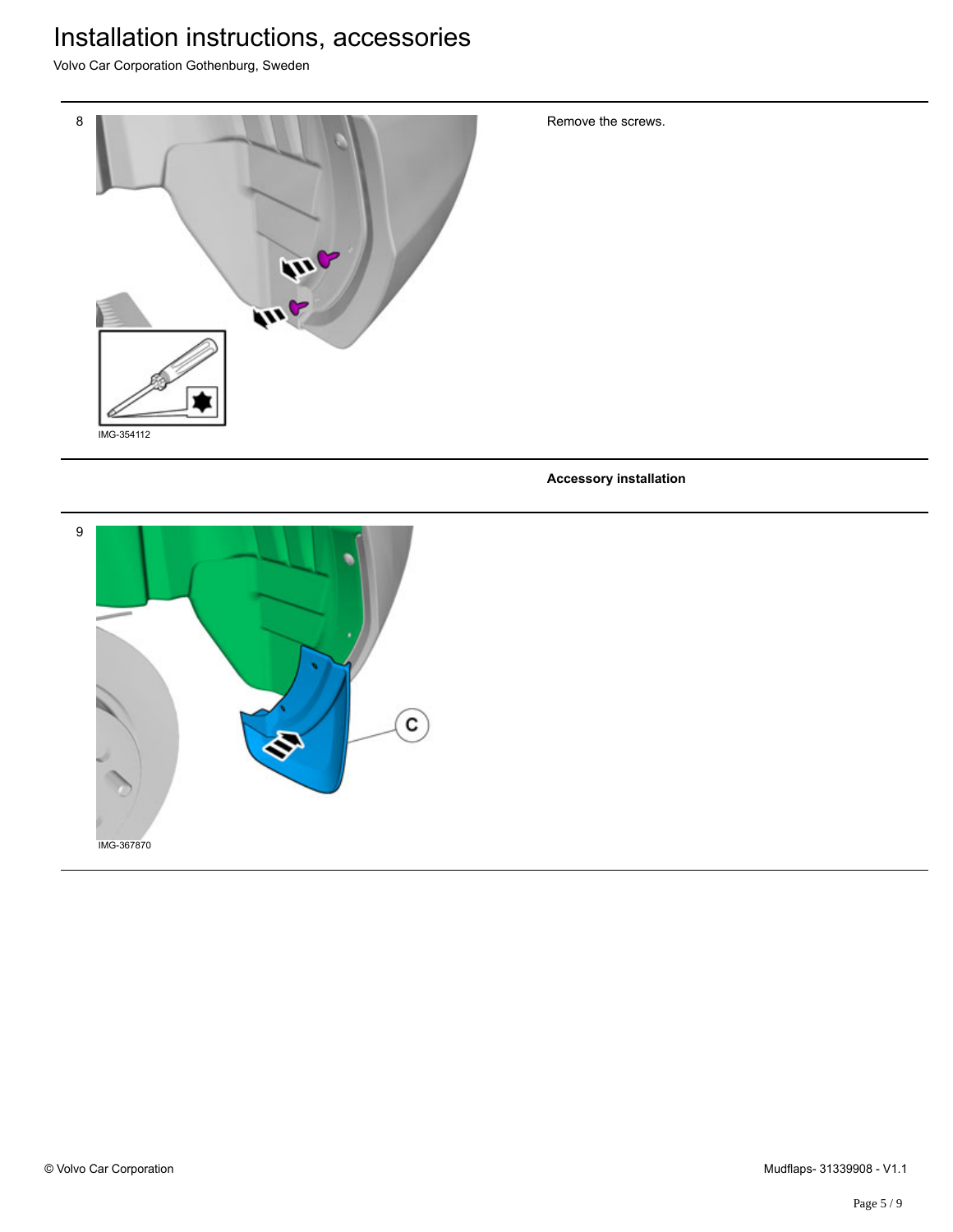Volvo Car Corporation Gothenburg, Sweden



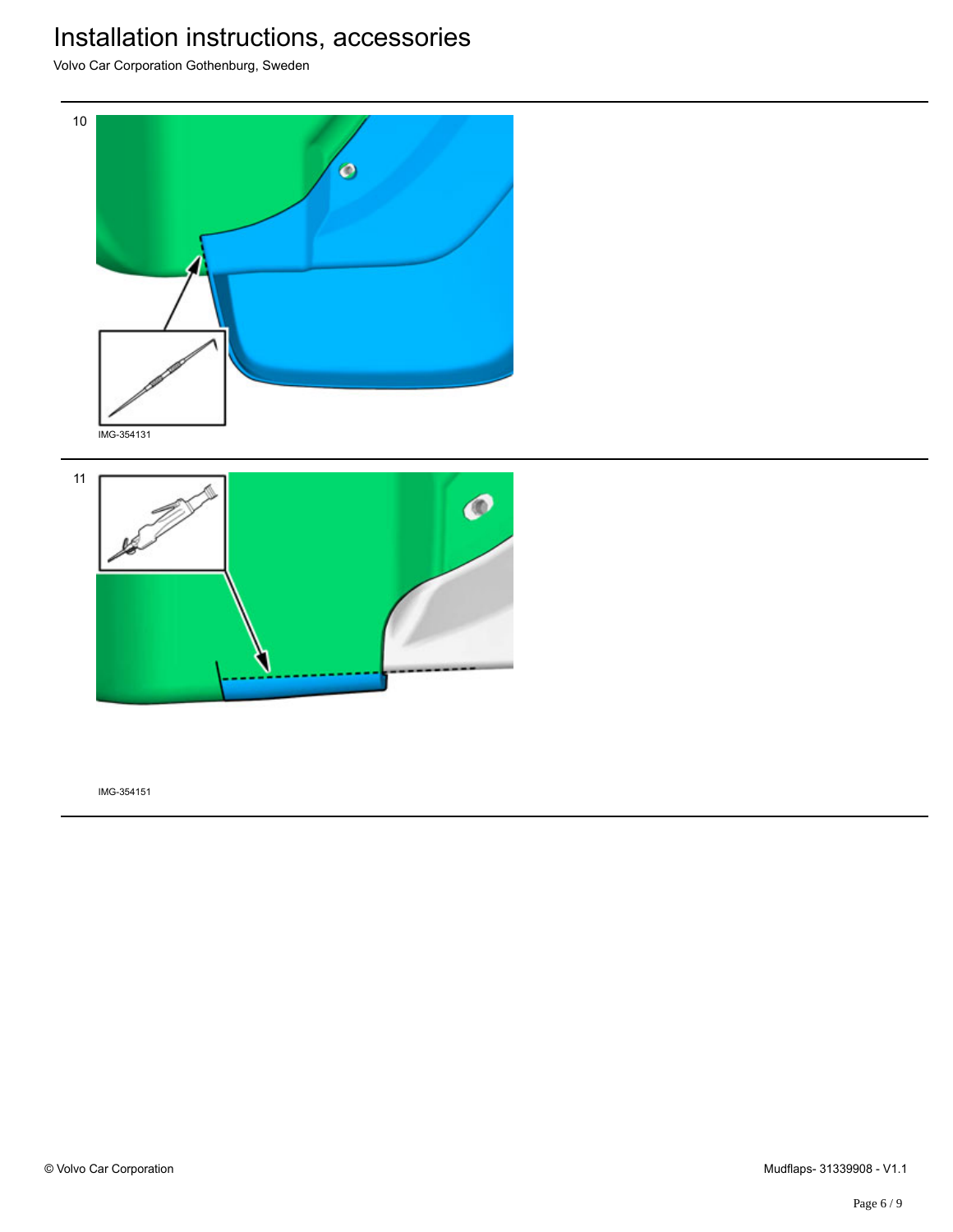Volvo Car Corporation Gothenburg, Sweden



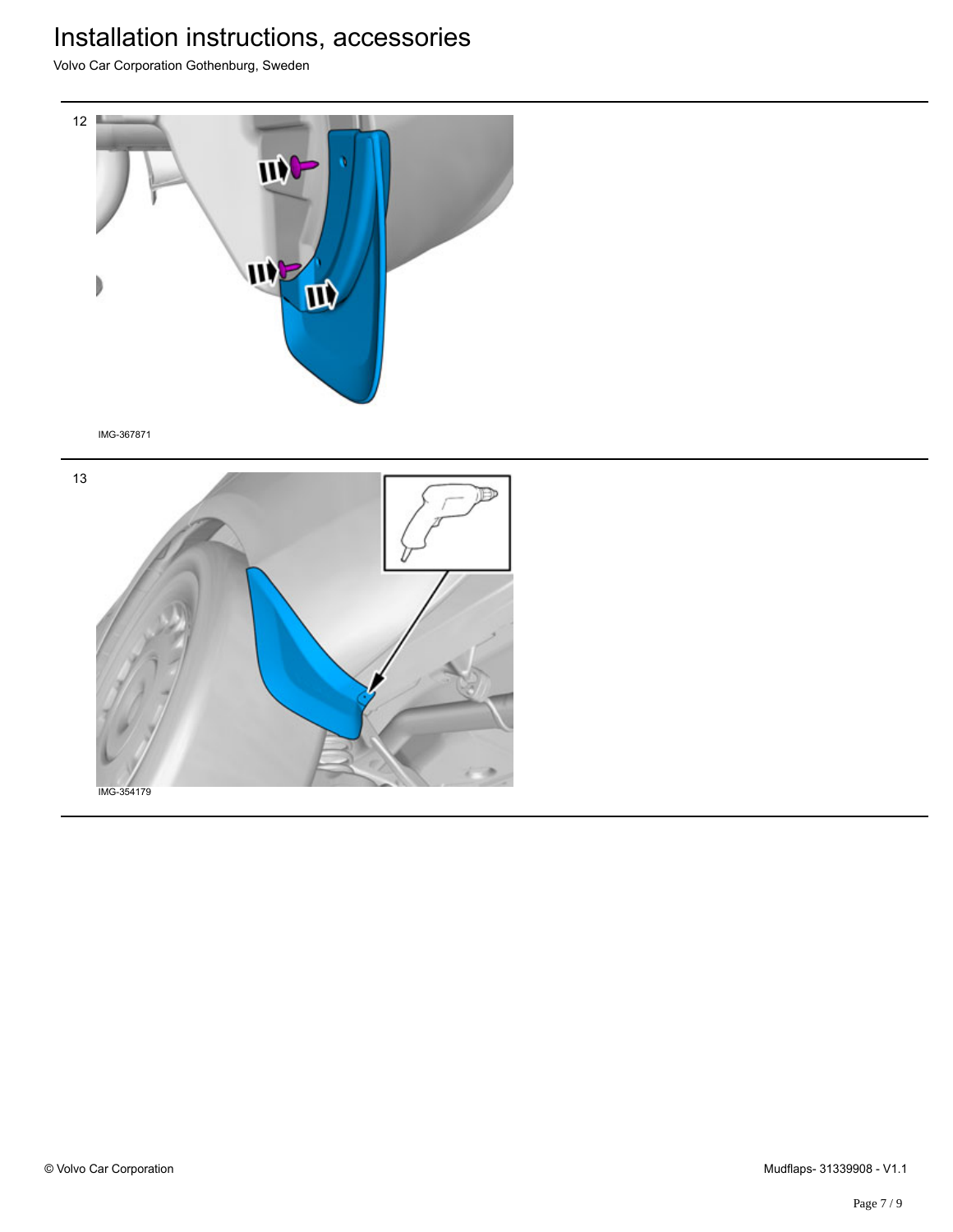Volvo Car Corporation Gothenburg, Sweden



**Installation**